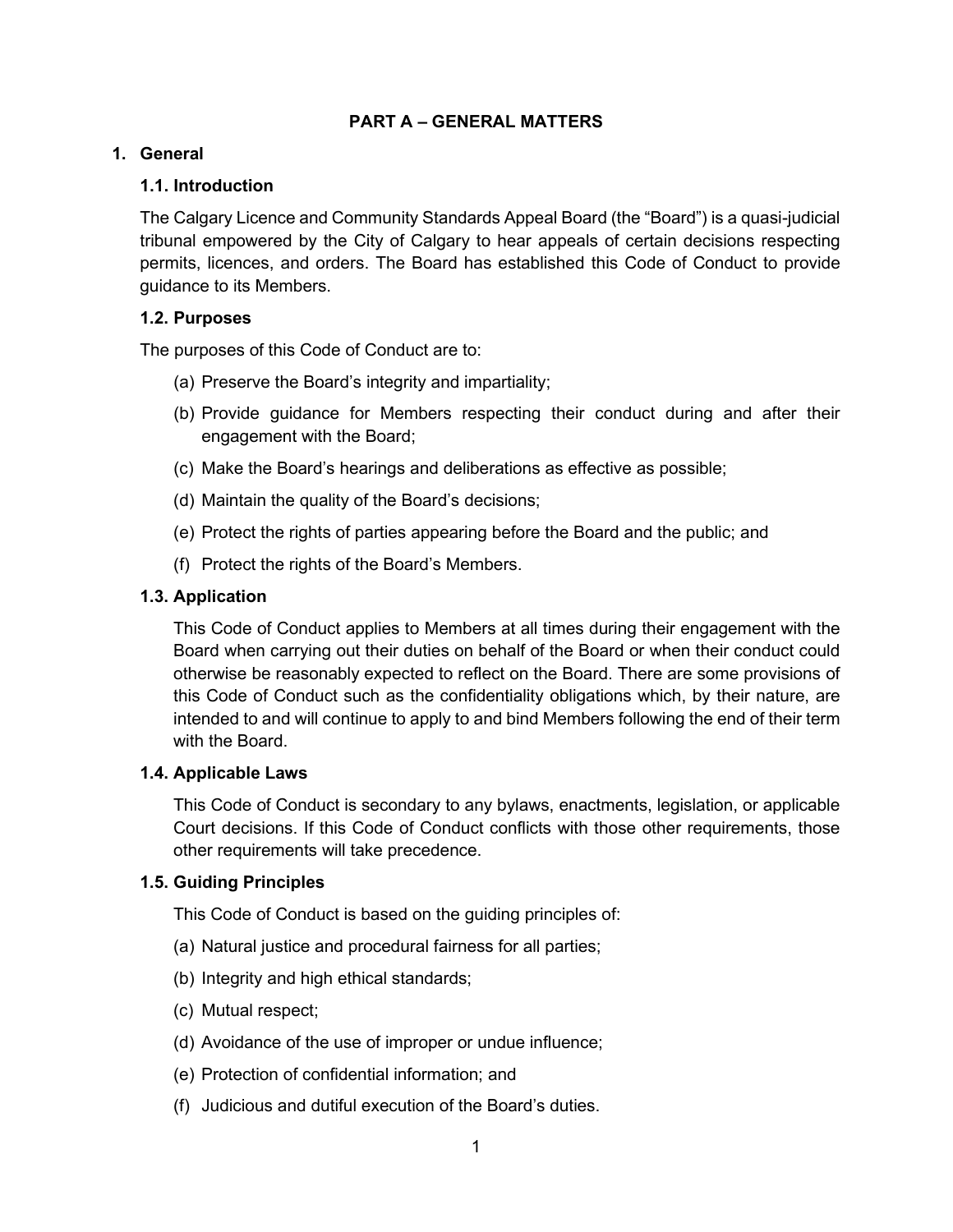#### **PART B – MEMBER OBLIGATIONS**

### **2. Attendance at Hearings**

### **2.1. Selection of Panel**

The Chair will establish the panel for hearings, taking into consideration Members' availability, skills, and the requirements of the Calgary Licence and Community Standards Bylaw. The Chair will notify Members of their selection, and Members shall respond promptly advising whether they agree to sit on the panel.

### **2.2. Attendance at Hearing**

Members who have agreed to sit on a panel shall sit on that panel. If unexpected circumstances arise which prevent them from doing so, Members shall notify the Chair as soon as possible.

## **3. Preparation for Hearings**

### **3.1. Report Review**

Members who have agreed to sit on the panel must review the entire Board report prior to the hearing.

### **3.2. Attendance Prior to Hearing**

Members who are sitting on a panel must be available at the Board's offices (or by teleconference, if applicable) at least 30 minutes prior to the scheduled commencement of the hearing.

## **3.3. Training**

The Chair of the Board may require Members to take training prior to sitting on the panel for hearings. If the Chair imposes such a requirement, Members will be required to complete such training before they are scheduled to hear appeals.

#### **4. Availability for Hearings**

## **4.1. General Availability**

Members shall make reasonable efforts to be available for the Board's scheduled hearing days and to assist with additional duties associated with Board matters such as decision writing.

## **5. Availability for other Matters**

## **5.1. Procedural and Organizational Meetings**

Members shall make reasonable efforts to attend all procedural and organizational meetings of the Board.

## **6. Board Materials**

## **6.1. Removal of Original Materials**

Members shall not remove any original record or exhibit from the office of the Board except with the authorization of the Chair or presiding officer.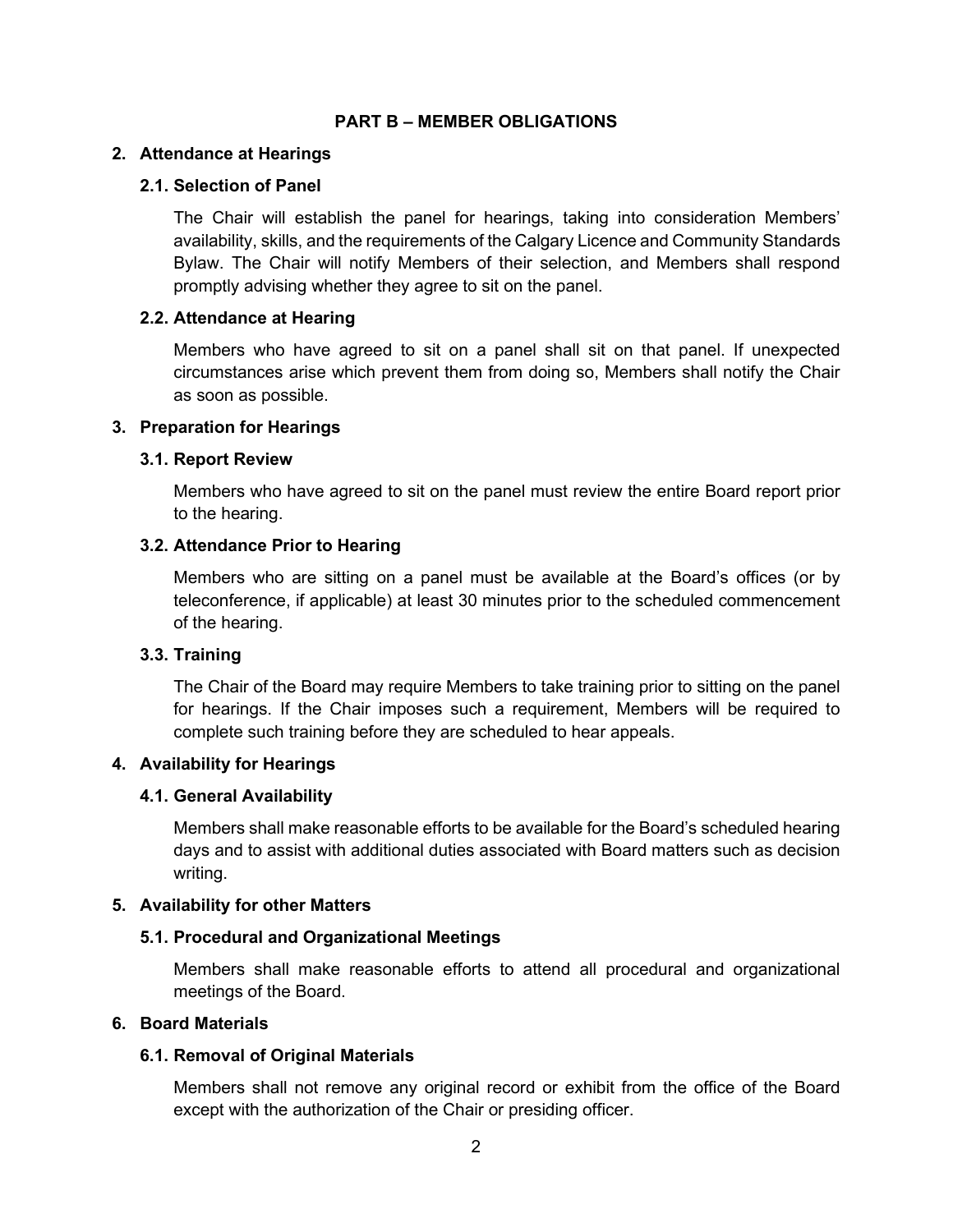# **PART C – BOARD MEMBER CONDUCT**

## **7. Conduct**

# **7.1. General**

Members shall conduct themselves with decorum and integrity.

# **7.2. Conduct during Hearings**

During hearings of the Board, Members shall:

- (a) Conduct themselves in accordance with the Board's procedures;
- (b) Follow the directions and guidance of the Chair or presiding officer;
- (c) Refrain from side conversations;
- (d) Use a respectful tone when speaking;
- (e) Remain actively engaged and actively listening to all speakers or presenters;
- (f) Avoid emotional responses to any comments made by speakers;
- (g) Avoid unnecessarily interrupting speakers or presenters;
- (h) Avoid any statements, body language, or other conduct that may convey inappropriate or unprofessional messages or pre-judgment of the appeal; and
- (i) Allow the Chair or presiding officer to conduct the meeting or hearing and to deal with disruptive behaviour or other situations that may arise.

# **7.3. Conduct During Deliberations**

During the Board's deliberations, Members shall:

- (a) Follow the directions and guidance of the Chair or presiding officer;
- (b) Show respect toward other Members;
- (c) Allow each Member an opportunity to express their thoughts and opinions without interruption;
- (d) Avoid coercive language and application of undue influence;
- (e) Consider relevant evidence and arguments of the parties;
- (f) Accept and support the decision of the Board; and
- (g) After the decision is made, remain respectful toward other Members who may have had opposing views.

# **7.4. Other Conduct**

Members shall not engage in any conduct or behaviour that may damage the reputation or integrity of the Board.

## **7.5. Conduct towards Others**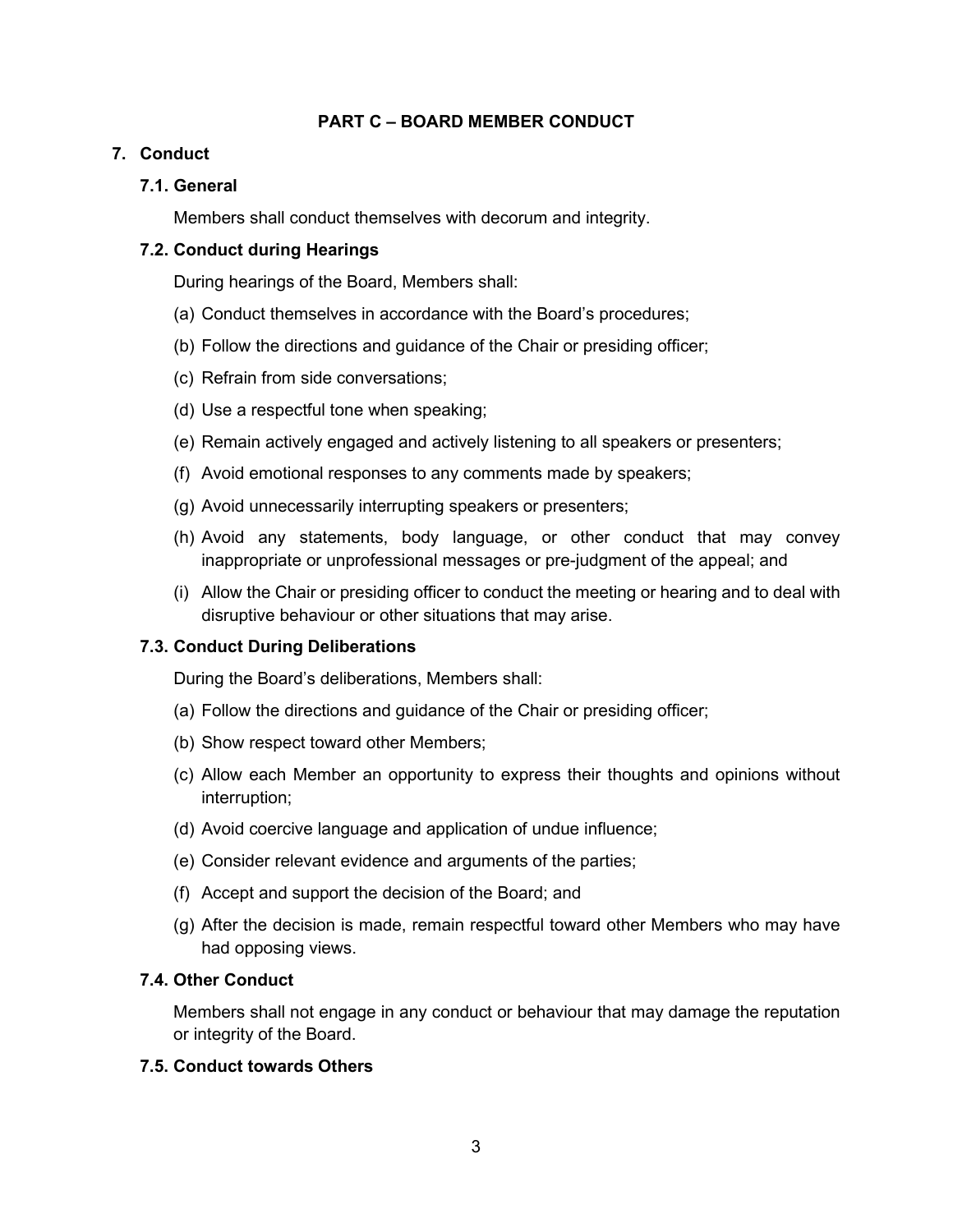Members shall be courteous towards all appellants, agents, parties, and others with whom they come into conduct while exercising their roles as Members and shall ensure that at all times they present themselves in a way that:

- (a) Is professional and unbiased;
- (b) Contributes to the orderly conduct of hearings; and
- (c) Upholds the reputation of the Board.

### **7.6. Conduct towards Board Administration**

Members shall be courteous and respectful in all dealings with the Board's Administration and shall not:

- (a) Interfere with their ability to carry out their duties; and
- (b) Compel or attempt to compel them to engage in partisan political activities.

### **8. Communications**

### **8.1. Communications Outside of the Hearing Process**

Members shall not communicate directly or indirectly with any party, any party's witness or representative, or any other person in respect of a matter which is before the Board, which has been before the Board, or which could be the subject of an appeal before the Board, except during the hearing of an appeal or in the course of the hearing process including deliberations and the preparation of the Board's decision.

### **8.2. Communications from Others**

Members shall immediately notify the Chair of any attempts by any party, any party's witness or representative, or any other person to contact the Member regarding a matter which is before the Board, which has been before the Board, or which could be the subject of an appeal before the Board, received outside of the hearing process.

#### **8.3. Communications with Media**

Members shall not communicate with the media regarding any Board matter and shall direct all media inquiries to the Coordinator of the LCSAB Administration (City Appeal Boards) or the Manager of Quasi-Judicial Boards, City Clerk's Office. In addition, Members who are contacted by the media shall notify the Chair immediately.

## **9. Confidentiality**

## **9.1. General Duty to Maintain Confidentiality**

Members shall not use or divulge information obtained as a result of their appointment to the Board for personal benefit or for the benefit of any other person, organization or entity.

## **9.2. Confidentiality of Deliberations and Votes**

Members shall not disclose the content of any deliberations or votes, the position of themselves or any other Members, or the conduct of themselves or any other Members regarding any hearings which come before the Board.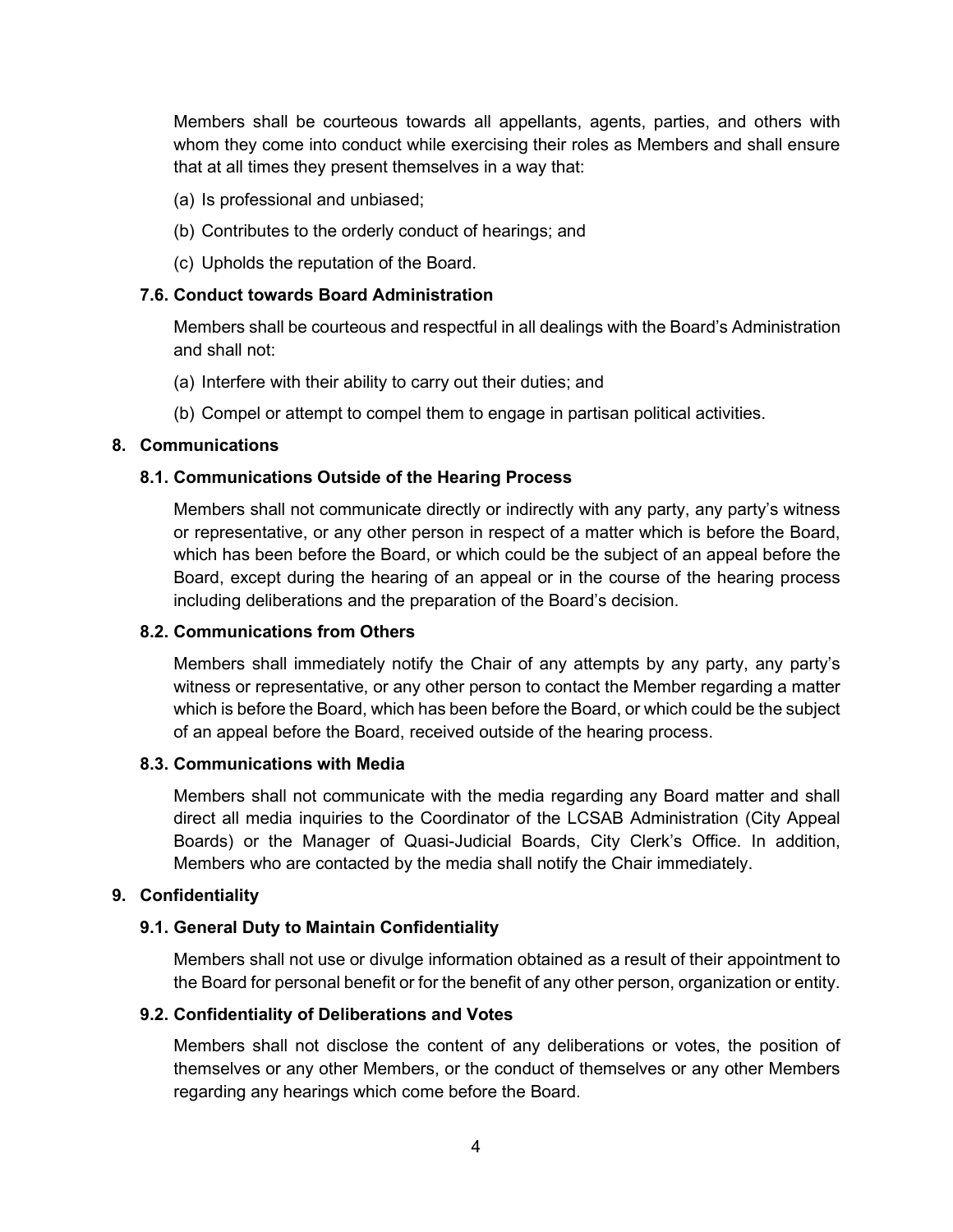# **PART D – ADMINISTRATION OF JUSTICE**

### **10. Bias and Conflicts of Interest**

## **10.1. Bias and Conflicts of Interest**

Members shall not participate in any hearing or decision in which they have a bias or conflict of interest or may be perceived to have a bias or conflict of interest.

## **10.2. Notice of Bias and Conflicts of Interest**

Members shall inform the Chair at their earliest opportunity of any situation which may lead to an allegation or perception of bias or a conflict of interest in the Member's hearing of an appeal or other exercise of their duties as a Member. If the situation is identified during the hearing, the Member shall request an immediate recess to notify the Chair.

## **10.3. Specific Prohibitions**

In addition to the general duty to avoid conflicts of interest and bias and the perception thereof, Members shall not participate on a panel in any hearings in which:

- (a) any party to the appeal is the Member's spouse, partner, child, or other family member, including extended family members;
- (b) any party to the appeal is any person with whom the Member has a significant current or recent relationship including personal relationships and business relationships;
- (c) the Member is a party to the appeal; or
- (d) any party to the appeal is any corporation, company or other legal entity in which a person identified in a-c has a material interest.

## **10.4. Determination by the Chair**

The Chair may require any Member to recuse themselves from a panel for a hearing in which the Member has or may be perceived to have a bias of conflict of interest.

#### **10.5. Recusal**

If a Member has recused themselves from a hearing, the Member shall leave the hearing room for the duration of the hearing and shall not be present in the deliberation room during deliberation or voting.

## **10.6. Members Seeking Political Appointment**

Any Member running for political office for any level of government must immediately notify the Chair and take a leave of absence from the Board during their political campaign.

## **10.7. Gifts and Benefits**

Members shall not accept any fee, advance, gift or personal benefit of any kind connected directly or indirectly with the performance of their duties on the Board, except:

(a) Compensation authorized by law;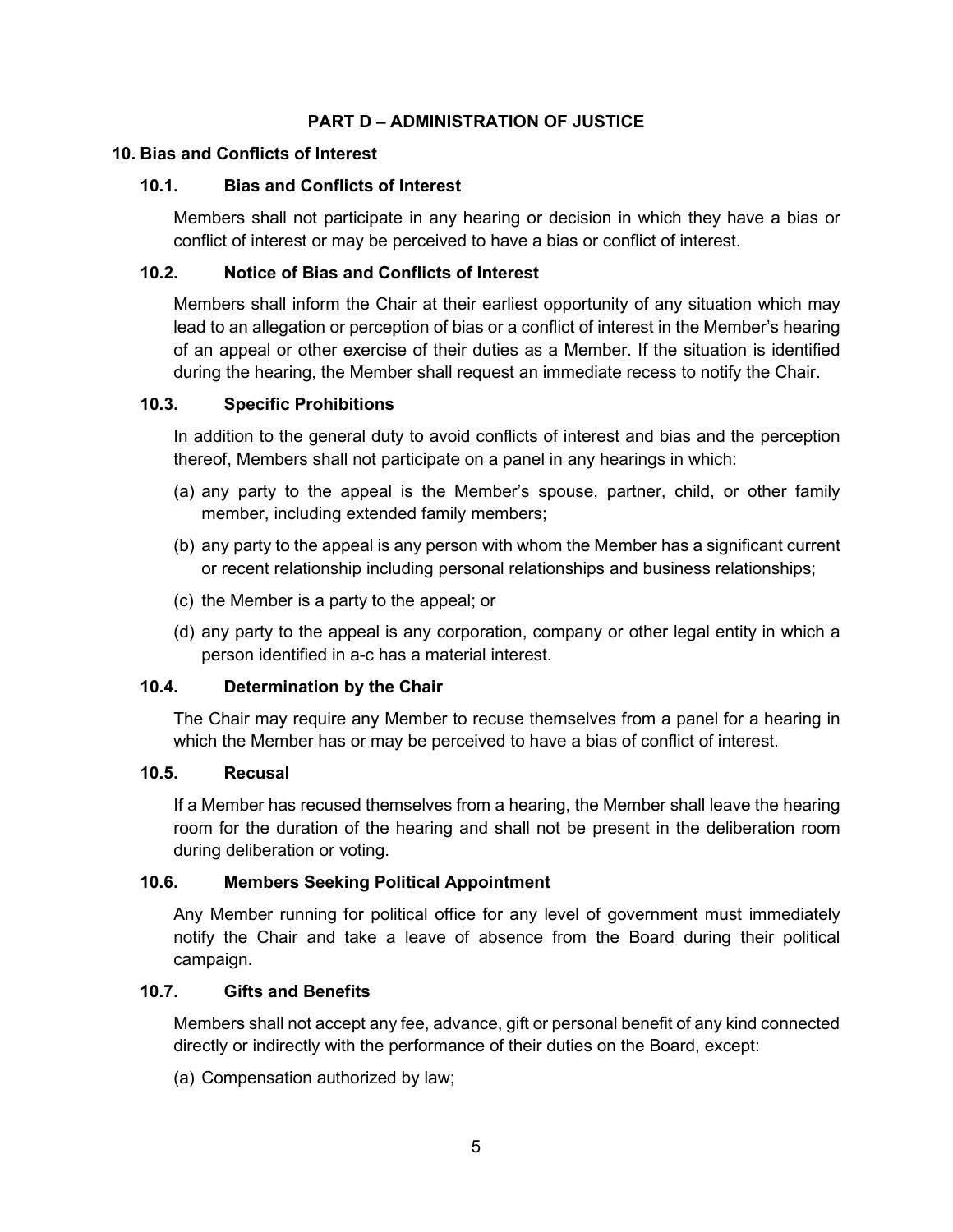- (b) A suitable memento of a function honouring the Member as approved by the Board; or
- (c) Food, beverages, training materials, or lodging at conferences, seminars, receptions or similar events if attendance is approved by the Board.

# **11. Use of Influence**

# **11.1. Improper Use of Influence**

Members shall not, directly or indirectly, use the influence of their position as Members for any purpose other than discharge of their official duties as Members. This shall include but is not limited to:

- (a) Using their position to improperly influence the decision of another person to the benefit of themselves or others with whom they have a relationship;
- (b) Using their position to seek preferential treatment from persons, organizations or entities;
- (c) Holding out the prospect of future advantage through a Member's influence on the Board in return for present actions or inactions; or
- (d) Using their position to influence the outcome of a decision of the Board in return for a benefit to themselves or others with whom they have a relationship.

# **11.2. Allowable Use of Influence**

For clarification, Members are permitted to include their membership on the Board in their resumes, CV's or professional biographies, provided that they do not otherwise breach this Code of Conduct in doing so.

## **12. Assisting Parties**

# **12.1. Prohibition on Assisting Parties Outside of the Hearing**

Members shall not act as consultants in any capacity in preparation of a matter to be heard by the Board or assist any parties appearing before the Board in the preparation or presentation of any material or argument to be presented to the Board.

# **PART E –ENFORCEMENT AND SANCTIONS**

# **13. Breaches and Potential Breaches**

## **13.1. Notice to Chair**

Members shall immediately notify the Chair of any issues which arise which may constitute a breach of this Code of Conduct.

# **14. Role of the Chair**

## **14.1. Enforcement of Code of Conduct**